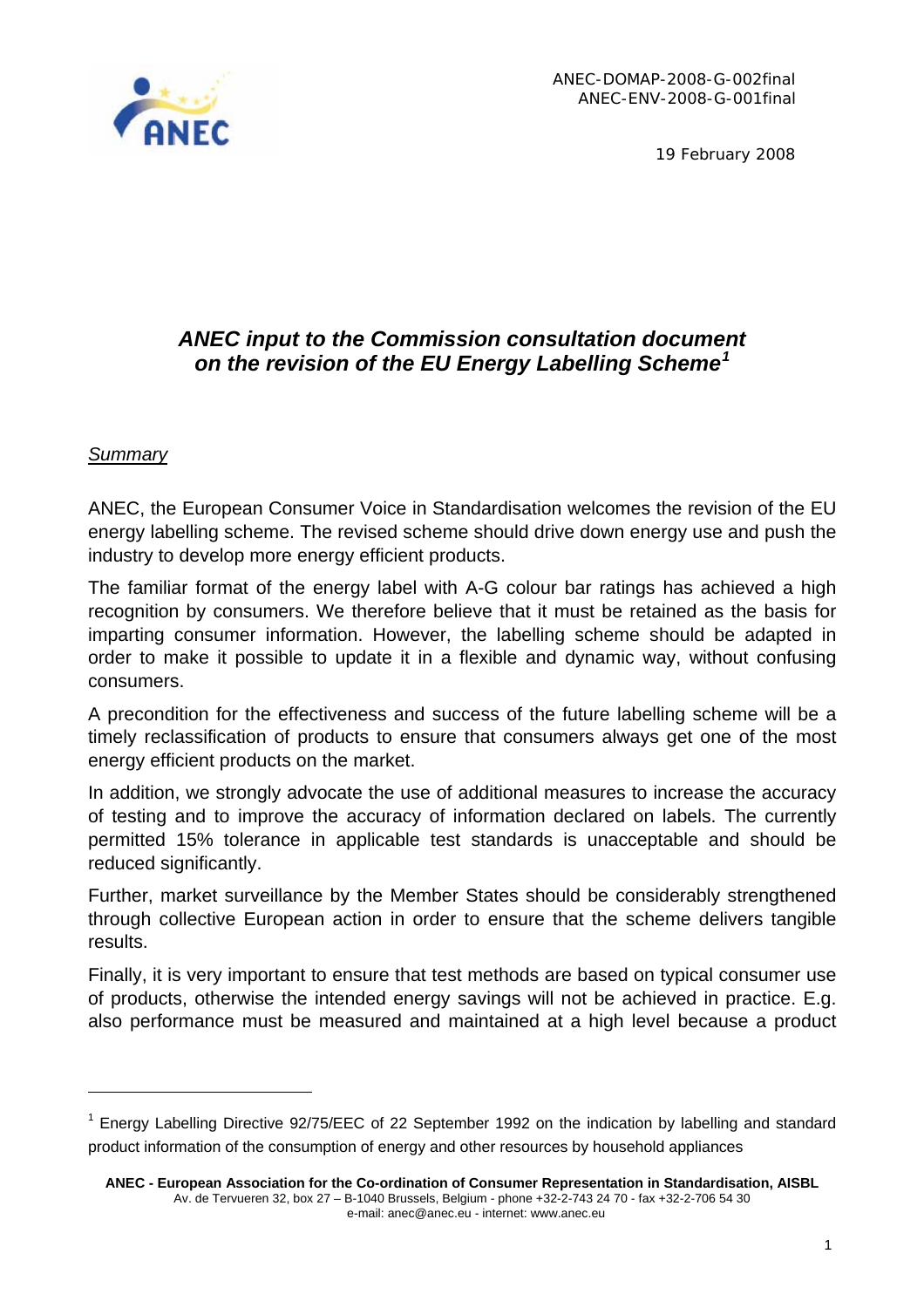which is energy efficient but performs poorly is of no value to consumers. Information on the most relevant performance aspects should be put on the label.

#### *Answers to consultation questions*

The consultation document contains a number of imaginative suggestions which overall appear to improve and reinforce the current EU Energy Labelling Directive. We would like to offer the following responses to the questions posed in the Consultation Document.

#### **(1) How do you suggest the Commission could best ensure coherent product policy?**

*[The broader issue of European product policy is mainly addressed under question 3.]* 

#### Revising the A-G ratings

Since the introduction of the scheme, European consumers have become familiar with the A-G energy label. It has achieved a high recognition due to its simplicity and comprehensibility and must therefore be retained. However, there is a need to adapt the scheme in order to make it possible to update it in a flexible and dynamic way, without confusing consumers.

Updates to the scheme should be carried out regularly, with the revised classes and criteria set in advance in the legislation. This will ensure transparency and predictability, in particular for manufacturers, and will steer the market towards more energy efficient products. This timely reclassification of products will also ensure that consumers always get one of the most energy efficient products on the market.

There may be product groups for which the conventional A-G point/colour band scale will not be appropriate and a simpler A-G label with less colour bands (e.g. four instead of seven) could be more appropriate. However, we do not support the abolishment of the gradual scheme as it would mean removing an important incentive for suppliers to improve the energy efficiency of their products.

Finally, any significant changes with respect to the scales need to be evaluated in a consumer survey to determine how the consumer views the label.

#### Improving the provision of consumer information

Currently the credibility of energy labelling is being damaged by the increasing propensity of energy efficient appliances to have negative "hidden" performance that consumers may only discover during use. For instance, an energy-efficient dishwasher may have a 3-hour washing cycle or A+ cold appliances may have a poor freezing capacity. A product which is energy efficient but performs poorly is of no value to consumers.

We consider that the revised scheme should not only provide information on energy efficiency but also on the actual performance efficiency, such as the cycle time for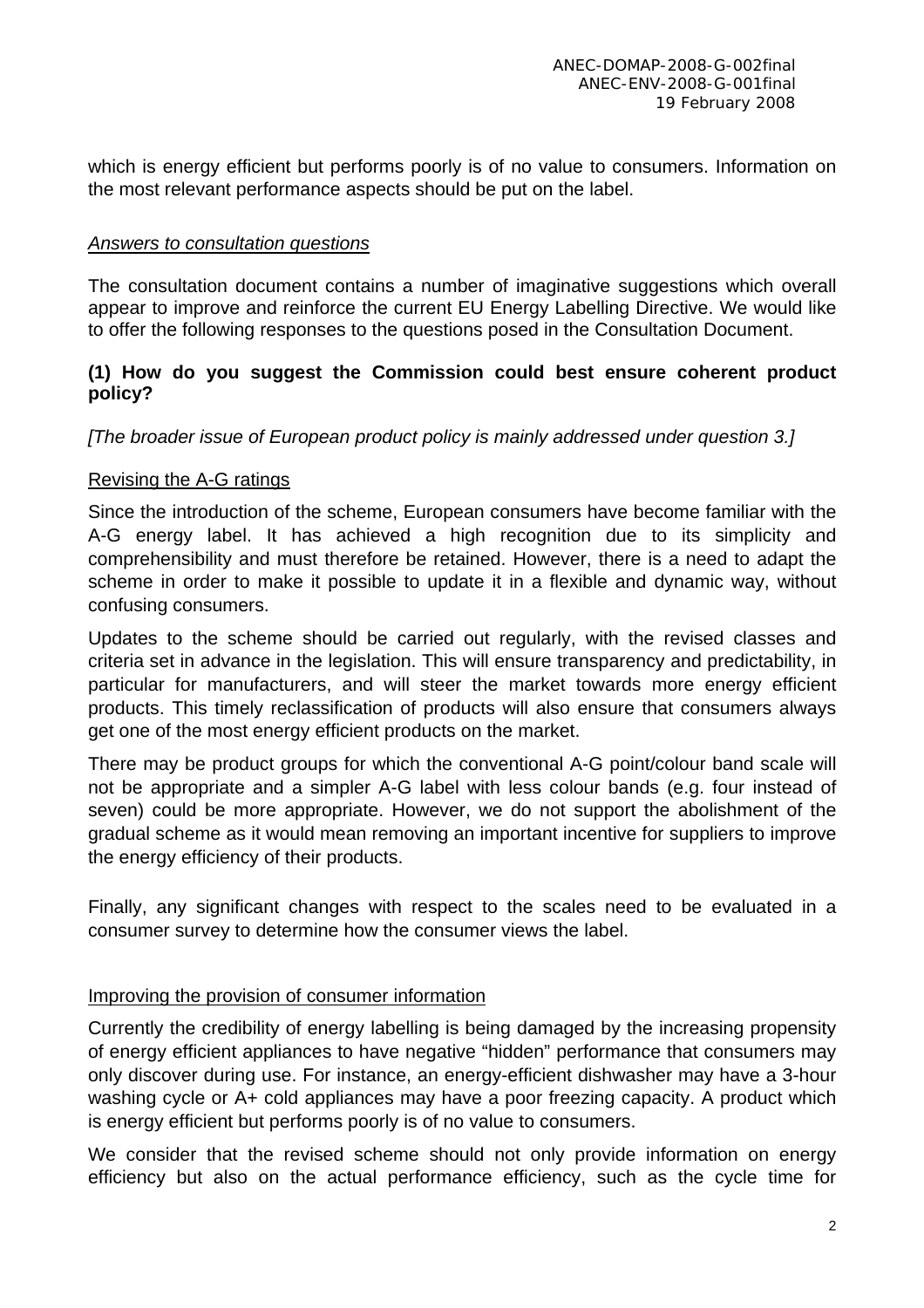dishwashers. This will be essential if the credibility of energy labelling is to be maintained with consumers.

On the other hand, there is scope for simplifying some of the information carried on the label, e.g. information on noise, as displayed today, is too technical to be understood by most consumers. Whenever noise is indicated on the label, it shall be presented in a comparable way, allowing consumers to have a meaningful comparison between the noise level of different products.

Any revision of the Directive should carry forward the opportunity that additional information (to energy) can be included on the label as a requirement in the implementing measures, following consultation of all stakeholders.

#### Improving test standards and market surveillance

Measures should be taken to increase the accuracy of testing and of the results declared. We strongly advocate the use of additional measures to also improve the accuracy of information declared on labels.

Recent ANEC research<sup>[2](#page-2-0)</sup> shows that the energy consumption of many appliances only corresponds to their declared values because of the unacceptably high measurement tolerances permitted by the European standards. According to this research, available data from the UK Market Transformation Programme during 2003-2004 suggest that 15% of the tested A-rated washing machines and dishwashers were incorrectly labelled due to their high energy consumption. A further 64% of the appliances had a measured energy consumption which was higher than permitted for class A. However, as a result of the tolerance of 15%, they were still considered correctly labelled. The currently permitted 15% tolerance in applicable test standards should thus be significantly reduced..

In this context, we also strongly believe that test standards need to be revised and simplified to better reflect real life situations and use. For instance, a recent Nordic study<sup>[3](#page-2-1)</sup> has shown that washing machines are often run at lower temperatures and with less than a full load, whereas testing is carried out at higher temperature and with full loads.

Furthermore, the above-mentioned ANEC study underlines that in order for labelling schemes to deliver benefits, stronger monitoring and enforcement of such schemes and related standards need to be ensured at the national level. ANEC stresses that market surveillance by the Member States should be considerably strengthened through collective European action, supervised by the European Commission, in order to ensure that the scheme delivers tangible results. We consider that concrete annual national minimum

 $\overline{a}$ 

<span id="page-2-0"></span> $2$  'A review of the range of activity throughout Member States related to compliance with the EU Energy Label regulations', ANEC report by Viegand & Maagoe, January 2007

[http://www.anec.eu/attachments/ANEC-R&T-2006-ENV-008%20\(final\).pdf](http://www.anec.eu/attachments/ANEC-R&T-2006-ENV-008%20(final).pdf)

<span id="page-2-1"></span><sup>&</sup>lt;sup>3</sup> Impact of energy labelling on household appliances", Nordic Project (TTS Finland, SIFO Norway, Swedish Energy Agency, Swedish Consumer Agency), 2007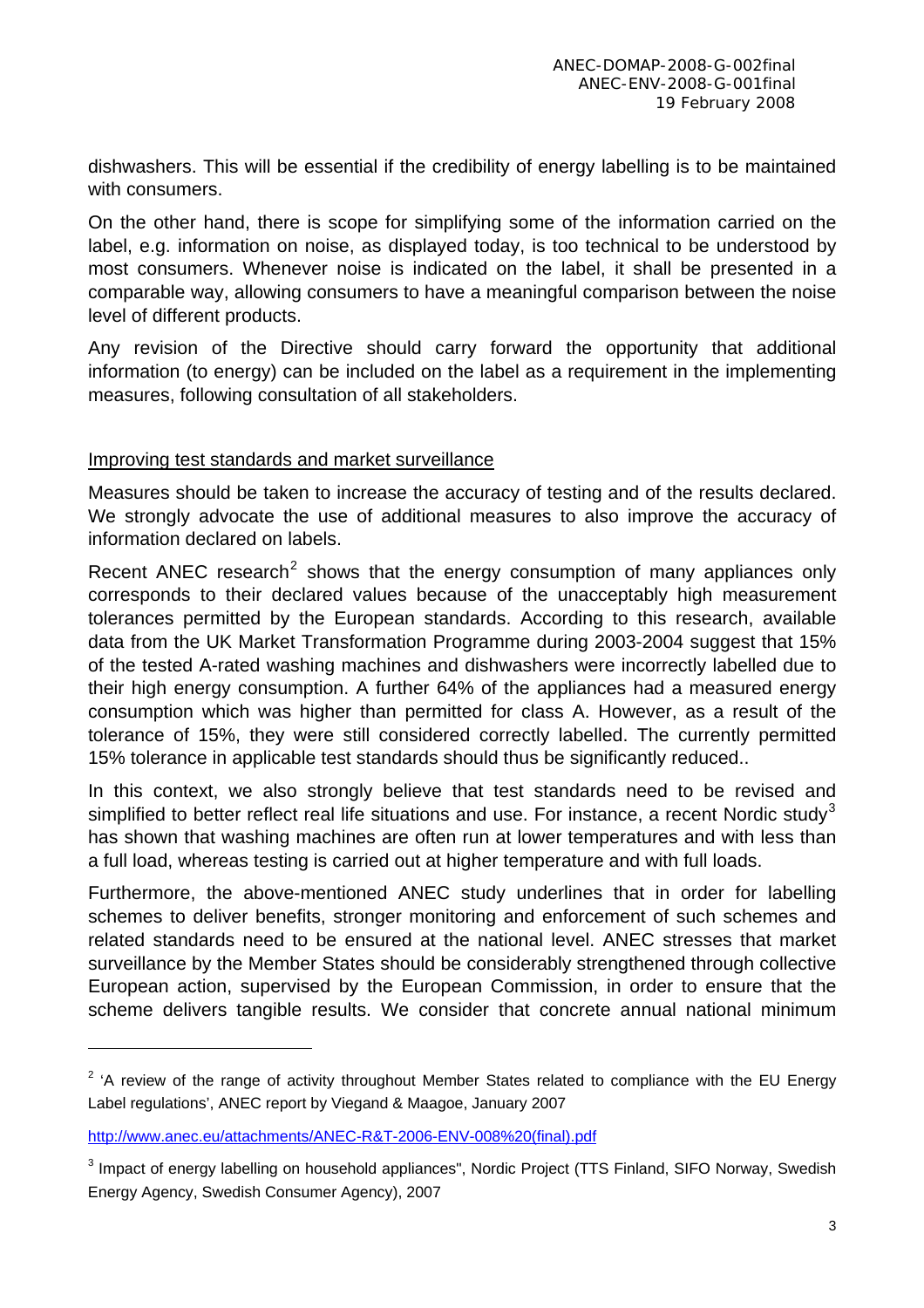targets for market surveillance ought to be elaborated at the EU level, including third party testing and shop inspections. Also, in order to increase transparency and availability of data at the European level, all market surveillance activities in the Member States should be carried out according to common best practices, and be centrally registered and reported to the European Commission.

Finally, not all test houses follow the test procedures set in the standards as closely as they should. It is imperative that such practices are avoided and compliance with standards ensured.

### Increasing cooperation between the EU Commission and Technical Committees

There is a need to establish a closer working relationship between the European Commission (the Energy Labelling Regulatory Committee, ELRC) and the Standards Bodies' Technical Committees which write the required test standards. Currently the activities of these Technical Committees are not subject to the scrutiny of the ELRC with the result that test standards are being modified by the Standards Bodies in ways that are not necessarily aligned to the requirements of the ELRC.

### **(2) Do you agree to the general principle of reinforcing the use of energy labelling in order to more vigorously contribute to the Union's objectives on climate mitigation, competitiveness and sustainable product policy?**

The energy labelling scheme is widely recognised as an effective and successful means to reduce energy demand of the products concerned. By making the energy efficiency of an appliance clearly visible, the scheme has helped pull the market up and encourage manufacturers to compete with each other by developing increasingly energy efficient appliances. The scheme has also been copied in countries outside of the EU, such as EFTA countries or China, further strengthening the position of the scheme and the European manufacturers using it.

In order to further reduce energy consumption in Europe, manufacturers/producers need to be encouraged to develop more energy efficient products and services, whilst consumers need information and incentives to buy them. Therefore, we strongly believe that a reinforced and more ambitious scheme should be considered as a part of the overall solution to reduce energy consumption in Europe, and to help achieve the goals of the

Commission Action Plan on Energy Efficiency<sup>[4](#page-3-0)</sup>. We also consider the scheme to be an important driver of European competitiveness in the domestic appliances industry.

### **(3) For energy using products, would you favour the use of an energy label focusing on the energy consumption at use or of an 'eco-design label', (near to the Eco-label**

<span id="page-3-0"></span><sup>&</sup>lt;sup>4</sup> Communication from the Commission, Action Plan for Energy Efficiency: Realising the Potential, COM(2006)545 final, 19.10.2006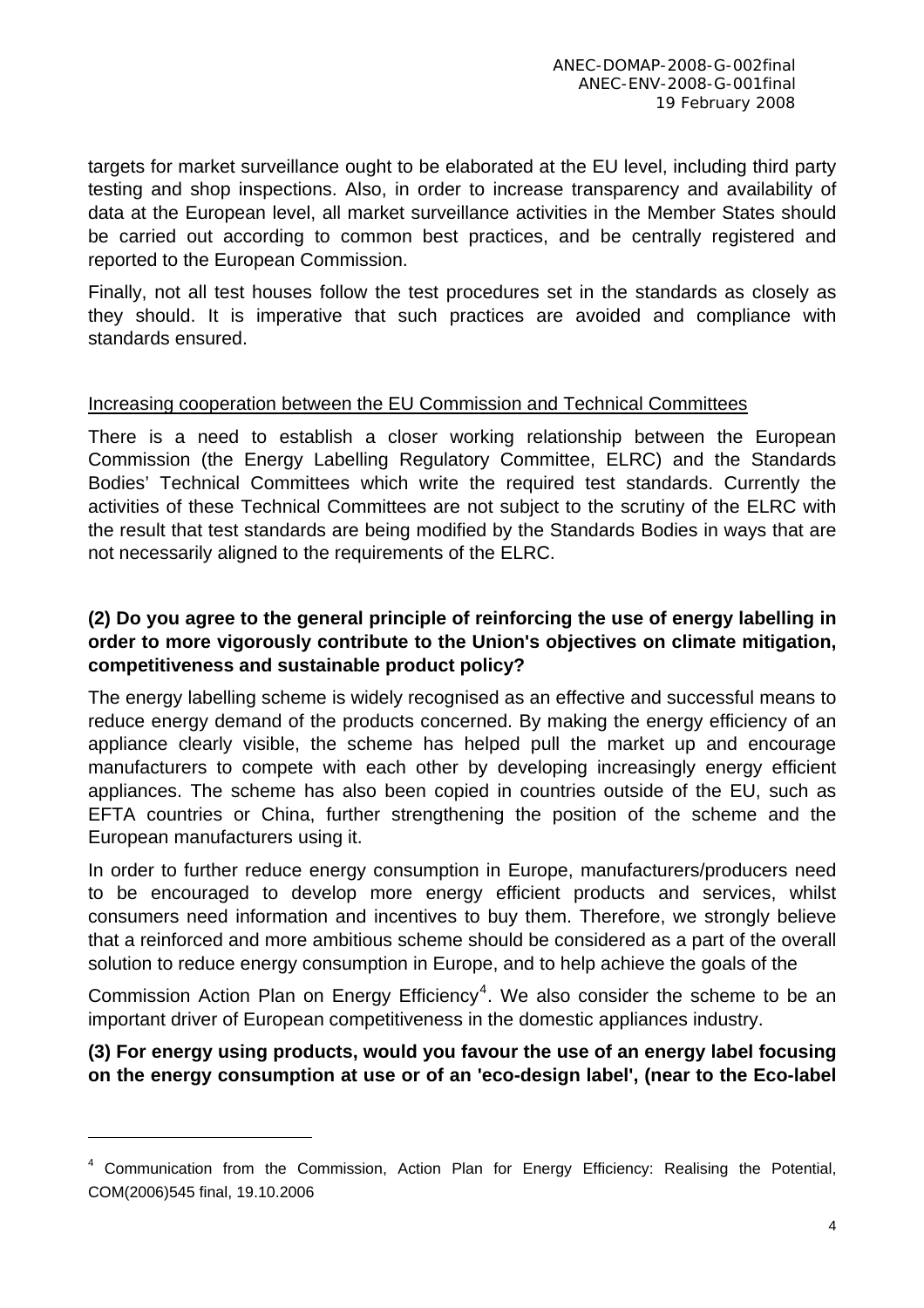### **showing the 'best') giving the global environmental performance of the product throughout its life-cycle?**

ANEC considers that a legislative framework is needed for the standardised provision of environmental product information. Such a framework ought to cover not only the energy label but also the existing EU eco-label and other environmental information such as Type III eco-labels<sup>[5](#page-4-0)</sup>. The final report of the European Commission's IPP Working Group on Product Information Needs<sup>[6](#page-4-1)</sup> refers to an 'improved legal framework' based on existing European legal instruments. We believe that this recommendation is a step in the right direction in that it includes the possibility to specify detailed, compulsory requirements for certain product groups of high environmental concern via implementing measures.

Thus, whilst we consider it necessary to make use of any synergies between the existing labelling schemes, we do not consider it useful to drop the energy label and develop a new, more general 'eco-design' label instead. The legislative framework, suggested above, could ensure that there is minimal overlap between schemes, whilst also ensuring that all relevant information is provided to consumers in an easily understandable and coherent manner.

As already mentioned under question 1, we believe that any revision of the Directive should carry forward the opportunity that additional information (to energy) can be included on the label as a requirement in the implementing measures, following consultation of all stakeholders. .

### (4) Are you in favour of adding CO<sub>2</sub> on the energy label? How could reliable **information be assured in the light of different energy mixes in the 27 Member States?**

Additional information on  $CO<sub>2</sub>$  is in our opinion not relevant, nor necessary, for consumers, as it is not the household appliance itself that produces  $CO<sub>2</sub>$ . In addition, consumers are already overloaded with labels and information.

Also, the  $CO<sub>2</sub>$  emission resulting from energy consumption of domestic appliances depends not only on the energy mix but also on other factors, such as the energy source. It will not be possible or meaningful to calculate a single  $CO<sub>2</sub>$  value for the whole of Europe. In addition, a  $CO<sub>2</sub>$  indicator tends to favour nuclear energy which is highly controversial.

Thus, in our opinion, there is more important information to be put on the label than  $CO<sub>2</sub>$ emissions.

<span id="page-4-0"></span><sup>&</sup>lt;sup>5</sup> Also known as 'environmental product declarations' or EPDs.

<span id="page-4-1"></span><sup>&</sup>lt;sup>6</sup> IPP Working Group on Environmental Product Information, [http://ec.europa.eu/environment/ipp/ipp\\_wg.htm](http://ec.europa.eu/environment/ipp/ipp_wg.htm)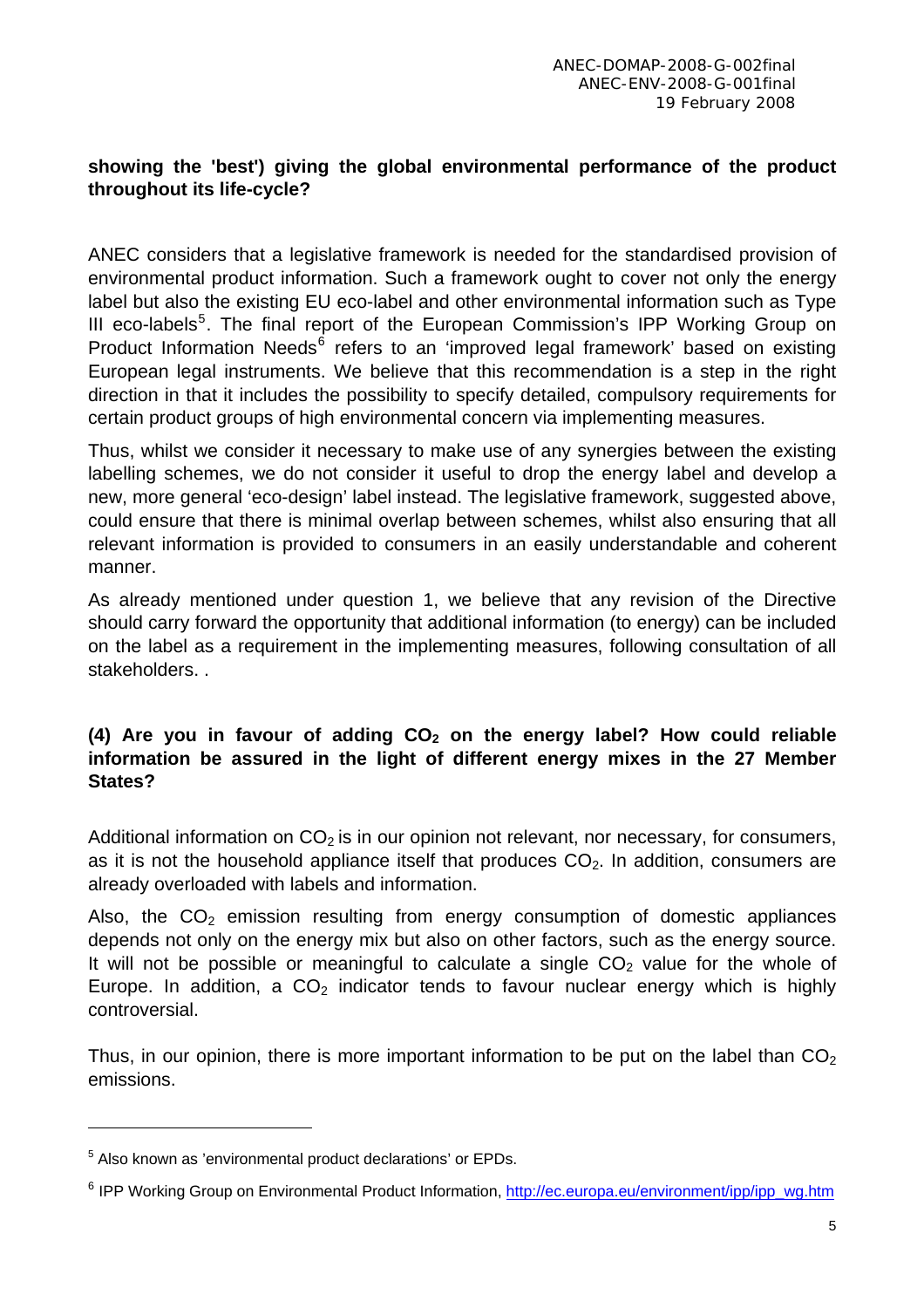However, should the energy labeling scheme be extended to cars, we believe the current car labeling scheme should be merged with the energy labeling scheme, and in this case  $CO<sub>2</sub>$  should be indicated on the energy label for cars.

#### **(5) Are you in favour of adding annual running costs on the energy label? How could reliable information be assured in the light of different energy prices in the 27 Member States?**

High electricity costs encourage consumers to both buy and use more efficient products and reduce their personal energy consumption. Therefore, in theory, annual running costs would certainly be important information to provide to consumers. Indeed, the price of an energy efficient product may sometimes be higher than that of a less efficient one whilst the related annual running costs tend to be lower.

Unfortunately, due to the high number of fluctuations in parameters, including the liberalisation of the energy market, it may not be practical or feasible to display annual running costs.

In the context of the upcoming Sustainable Consumption and Production Action Plan, we ask for fiscal instruments, such as tax incentives applied to industry, to be part of the legislative framework. Such measures can equally effectively apply to consumers by e.g. increasing taxes on unsustainable products, or reducing the costs of energy efficient products.

### **(6) Would you like to add other products to the scope of the labelling Directive than those covered at present (household appliances only)? If yes, which products would you suggest (non-household or non energy-using products, 'energy-relevant' product, services such as holiday packages or other)?**

We consider that the scope of the current labelling Directive should be extended to cover other product groups showing significant energy saving potential (including non-household and non energy-using products). The selection of products to be covered by energy labelling measures should be based on an energy saving impact assessment.

In particular, we call for the scheme to incorporate products such as cars, computers and other electronics, and heating appliances, as well as products which influence energy consumption but do not use energy themselves (e.g. windows or tyres).

### **(7) In view of dynamic labelling, which approach would you suggest for the transition from an existing labelling scheme to a new labelling classification in order to cause minimum distortions?**

In order for the transition to take place as smoothly as possible, with a minimum degree of confusion to consumers, the transitional period should be short (maximum 6 months). Member States will need to increase compliance monitoring during these periods.